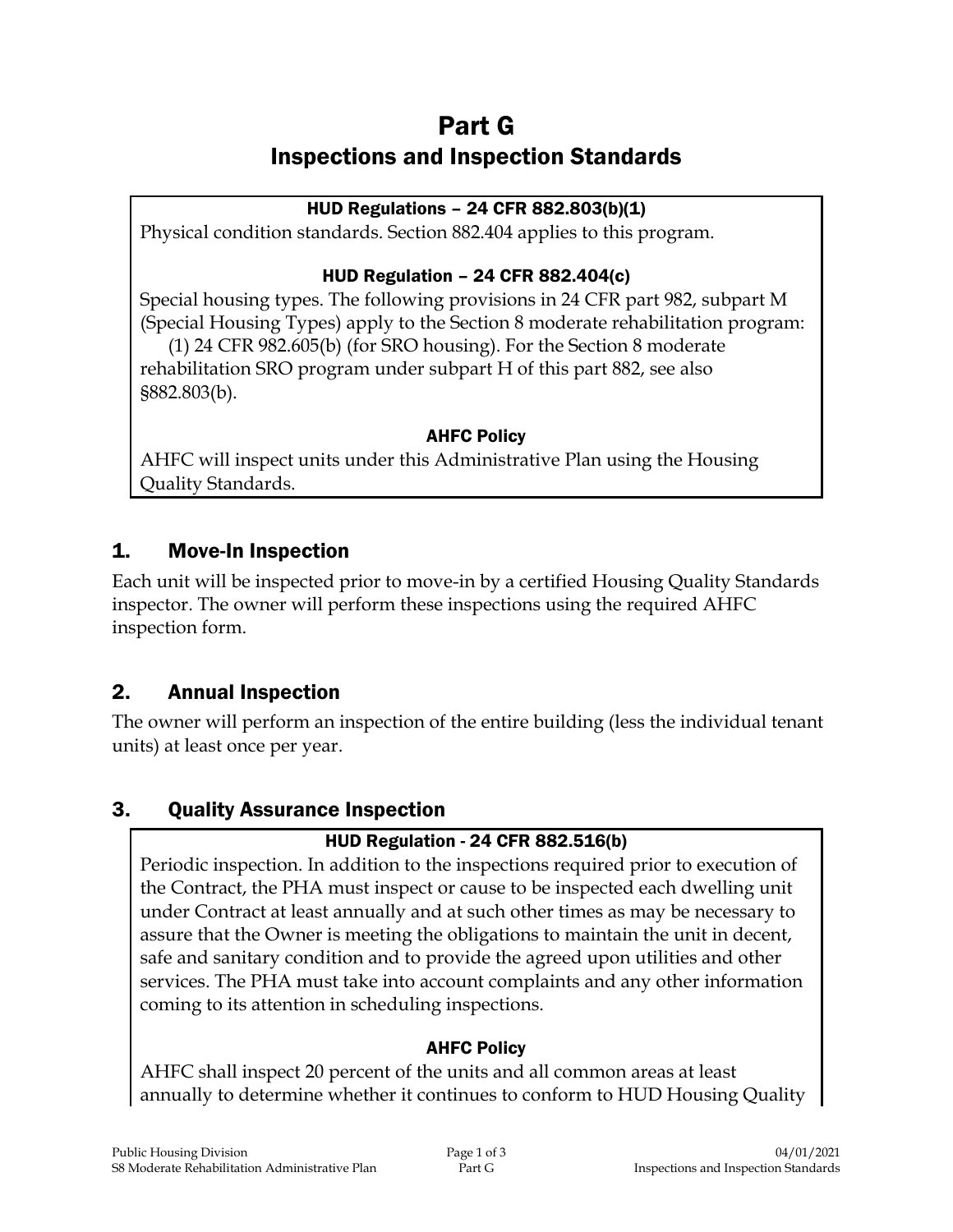Standards (HQS). The inspection(s) shall occur on a mutually agreed upon schedule.

## 4. Complaint Inspection

A complaint inspection can be made at the request of either the participant or the owner. These inspections will be scheduled when the alleged HQS violations constitute a serious habitability impediment to the unit or where the violation constitutes a serious threat to the value and integrity of the property.

If an HQS violation is cited by AHFC as a result of a complaint inspection, AHFC will notify the owner in writing of the violation and time frame for corrections. See Units Not Decent, Safe, and Sanitary below for failed items.

## 5. Move-Out Inspection

The owner will be responsible for conducting all move-out inspections and documenting any resultant charges to the tenant.

## 6. Scheduling

AHFC will provide the owner at least a two-week (or a mutually agreed upon day) written notice of the scheduled quality assurance inspection. The owner shall provide proper written notice to the tenants alerting them of the inspection and their obligations to assist AHFC in completion of the inspection. AHFC inspectors will enter the unit in the absence of the tenant if the owner is present and is able to document that the owner has given proper notice to the tenant about unit entry.

## 7. Units Not Decent, Safe, and Sanitary

## HUD Regulation - 24 CFR 882.516(c)

Units not decent, safe and sanitary. If the PHA notifies the Owner that the unit(s) under Contract are not being maintained in decent, safe and sanitary condition and the Owner fails to take corrective action (including corrective action with respect to the Family where the condition of the unit is the fault of the Family) within the time prescribed in the notice, the PHA may exercise any of its rights or remedies under the Contract, including abatement of housing assistance payments (even if the Family continues in occupancy), termination of the Contract on the affected unit(s) and assistance to the Family in accordance with §882.514(e).